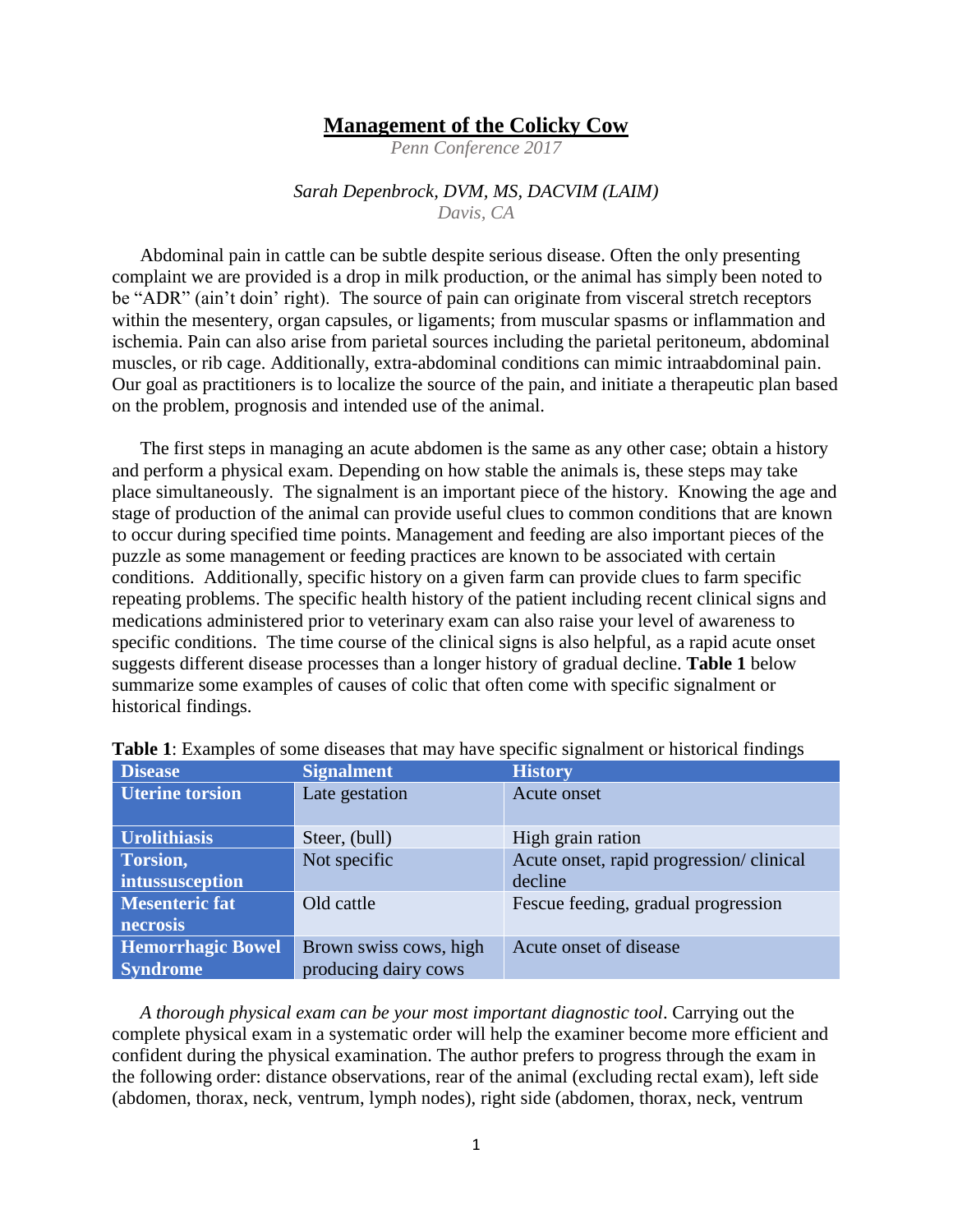lymph nodes), mammary, rectal exam, head. Specific areas to which to pay particular attention during the exam of a colicky cow are discussed as follows. During the visual assessment pay particular attention to the abdominal contour from both sides and the rear. **Figure 1** illustrates the changes in abdominal contour indicating different disease processes occurring within the abdomen. Also during your visual exam, note the animal's gait, posture, attitude, and respiratory rate and effort. Animals with abdominal pain may show a hunched posture and may have elbows abducted; this posture could also be due to thoracic pain, or sore feet. Abnormalities noted on the visual exam can be further investigated during the close-up exam. Evaluation of the vital parameters (temperature, pulse, respiration) and assessment of perfusion and volemic status are important as many intraabdominal conditions may be associated with hypovolemic or septic shock. Evaluation of the abdomen is obviously of paramount importance when investigating cases of colic. Both sides of the abdomen are assessed for pings using simultaneous auscultation and percussion. When a ping is detected, the area surrounding the ping is more closely evaluated to determine the borders of the ping and thus the most likely anatomic causes. The site is further examined with ballottement and succussion to assess for a splash which may help confirm findings after locating a ping, or reveal tense abdominal muscles due to parietal abdominal pain. A useful review of ping locations relative to causes of colic is provided in Chapter 5 of the text "Rebuhn's Diseases of Dairy Cattle" second edition. The abdomen can be further evaluated for pain using a withers pinch test, or xyphoid compression. Upon pinching the withers, a normal animal should ventro-flex to avoid the noxious stimulus of the pinch. A failure to ventroflex, or grunt (may require stethoscope over larynx to appreciate) indicates cranial abdominal pain or thoracic pain is likely. Compression of the xyphoid using a knee or a bar may also elicit a grunt if pain is present. Important differentials for cranial abdominal pain include hardware disease and abomasal ulcers. Rectal palpation should be completed to further aid the investigation into abdominal pain. **Table 2** summarizes some examples of common rectal exam findings with associated causes of colic. Evaluation of the respiratory tract and cardiovascular system can help rule in or out thoracic disease mimicking abdominal pain as well as assess degree of systemic compromise. Examination of the musculoskeletal system, especially the distal extremities can help rule in or out musculoskeletal problems such as painful foot lesions that may be mimicking colic. **Table 3** summarizes the localization of different causes of colic.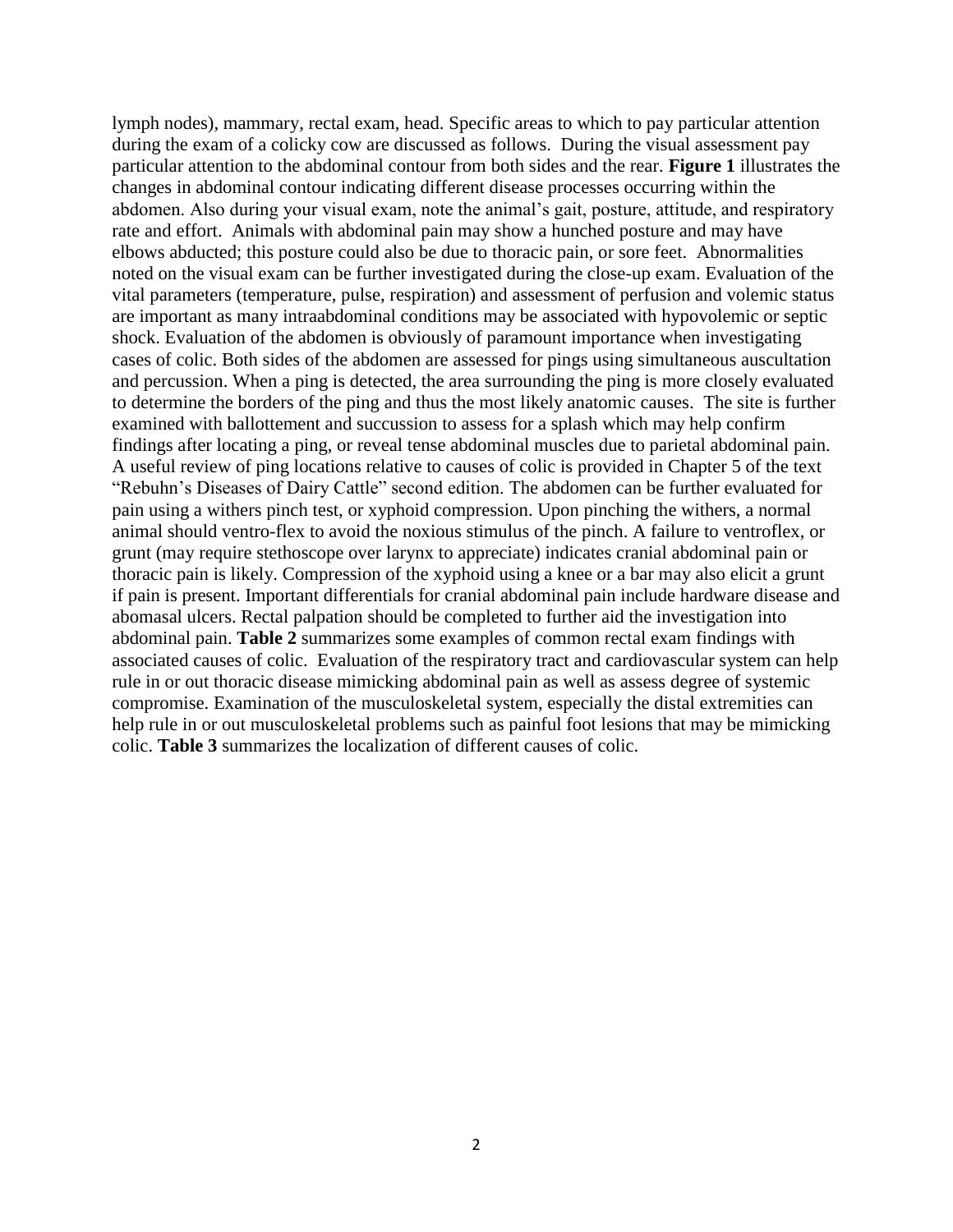



|  |  |  |  | Table 2: Examples of causes of colic with suggestive rectal exam findings |  |  |
|--|--|--|--|---------------------------------------------------------------------------|--|--|
|  |  |  |  |                                                                           |  |  |

| ت                                           |                                                 |
|---------------------------------------------|-------------------------------------------------|
| <b>Condition</b>                            | <b>Rectal Exam Findings</b>                     |
| <b>Cecal dilation</b>                       | Gas filled blind ended viscous; apex mobile     |
| <b>Intussusception or Hemorrhagic Bowel</b> | Dilated loops with a firm mass                  |
| <b>Syndrome</b>                             |                                                 |
| <b>Peritonitis</b>                          | Poorly mobile rectum, often tight rectum,       |
|                                             | adhesions.                                      |
| <b>Urolithiasis</b>                         | Pulsing pelvic urethra, large urinary bladder   |
| <b>Pyelonephritis</b>                       | Enlarged kidney and/or ureter. Decreased        |
|                                             | feeling of renal lobulation                     |
| <b>Obstruction or Ileus</b>                 | Lack of manure (manure may still be present     |
|                                             | for first days of obstruction)                  |
| <b>Mesenteric fat necrosis</b>              | Firm mesenteric mass(es) $+/-$ dilated loops of |
|                                             | bowel.                                          |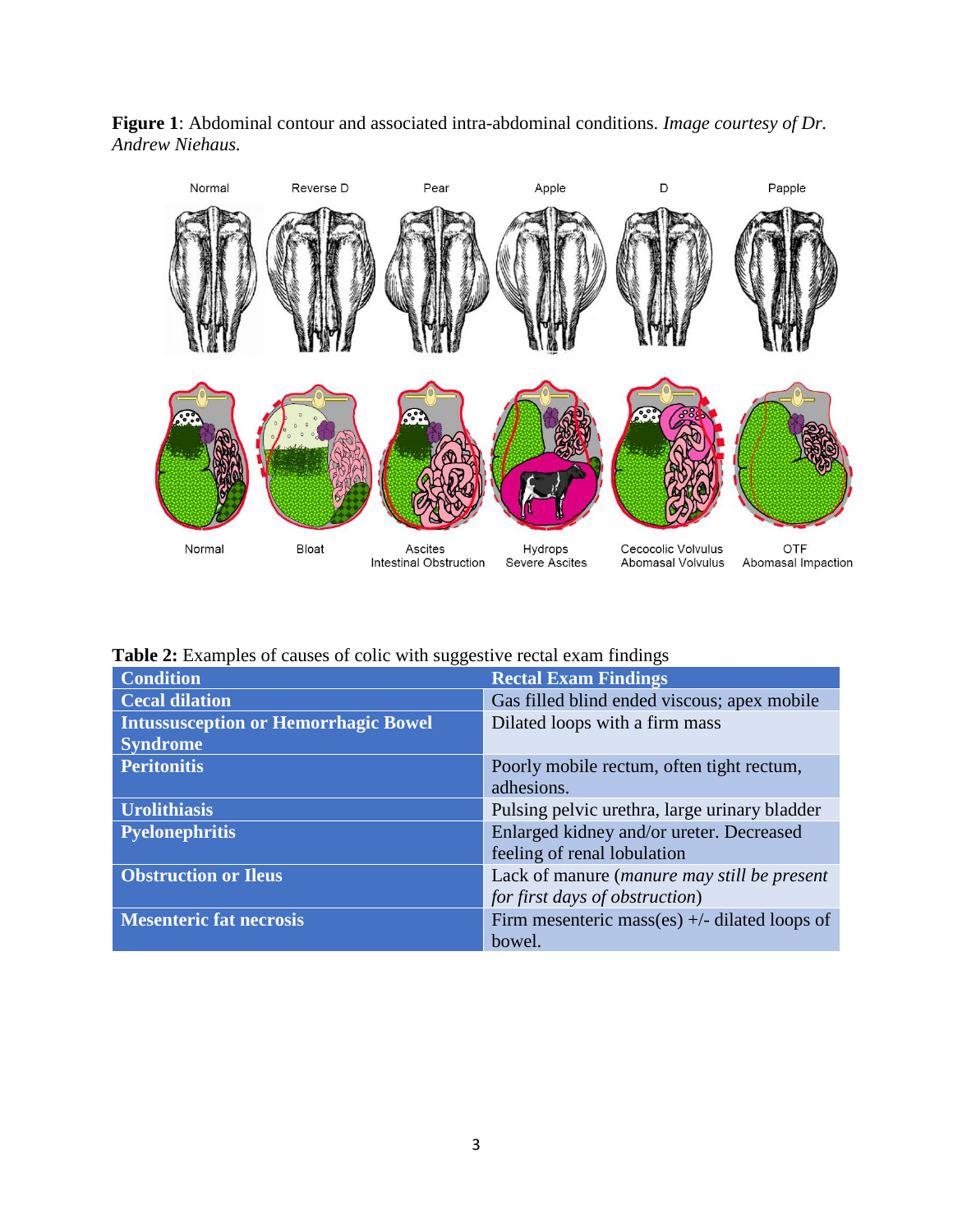| <b>Colic</b>                              |                         |                                                   |                      |  |  |  |
|-------------------------------------------|-------------------------|---------------------------------------------------|----------------------|--|--|--|
| <b>Abdominal</b>                          | Extra abdominal         |                                                   |                      |  |  |  |
| <b>Visceral</b>                           |                         | Parietal                                          |                      |  |  |  |
| <b>Intestinal</b>                         | Extra-intestinal        |                                                   |                      |  |  |  |
| Torsion of the<br>mesenteric root         | Urolithiasis            | Peritonitis                                       | Pleuropneumonia      |  |  |  |
| Cecal dilation/volvulus                   | Pyelonephritis          | Traumatic<br>reticuloperitonitis/<br>pericarditis | Diaphragmatic hernia |  |  |  |
| Intussusception                           | Ruptured bladder        | Abomasal ulcer                                    | Laminitis            |  |  |  |
| Abomasal volvulus                         | Urinary tract infection |                                                   | Myopathy             |  |  |  |
| Intestinal foreign body<br>or obstruction | Uterine torsion         |                                                   | Spinal lesions       |  |  |  |
| Intestinal incarceration/<br>adhesions    | Liver disease           |                                                   |                      |  |  |  |
| Atresia coli (calves)                     | Chlolelithiasis         |                                                   |                      |  |  |  |
| Abomasal bloat<br>(calves)                | Fat necrosis            |                                                   |                      |  |  |  |
| <b>HBS</b>                                | Hernia                  |                                                   |                      |  |  |  |
| Enteritis                                 |                         |                                                   |                      |  |  |  |
| <b>Ileus</b>                              |                         |                                                   |                      |  |  |  |

**Table 3**: Localization of different causes of colic. *Information contained in Table 4 is summarized from the text "Large Animal Internal Medicine" 5th ed, by Smith, page 801.*

In a field setting, ancillary diagnostic test may be limited and commonly include: passing an orogastric tube +/- gross assessment and pH of ruminal contents, fecal gross exam and sedimentation in a rectal sleeve to look for sand, ketone strips or electronic readers, rectal ultrasound (*can be used outside the rectum to scan reticulum, or under the flank to look for dilated loops of bowel or locate fluid pockets for sampling, or scan the lungs chest to aid in ruling out thoracic disease, for example),* abdominocentesis and gross examination. Some practitioners choose to carry more portable diagnostic equipment such as electrolyte and lactate analyzers and small centrifuges. Examples of additional ancillary diagnostics that can be quite useful in cases of bovine colic that can usually be carried out at in-house facilities include: PCV/TP, blood gas and electrolyte analysis, blood or peritoneal fluid lactate, complete CBC/Chemistry panels, fibrinogen, urinalysis, microscopic and chemical analysis of abdominocentesis samples, and diagnostic imaging such as abdominal ultrasound and radiographs (*the radiograph machines necessary to image the adult bovine abdomen are typically only available at large animal referral facilities)*. For the field practitioner, some cases necessitate an initial work up, followed by medical management while samples are submitted through local laboratories, before a final treatment plan is established.

A decision must be rapidly reached as to whether or not the condition requires surgery. Many conditions necessitate surgical correction, however during the initial colic investigation the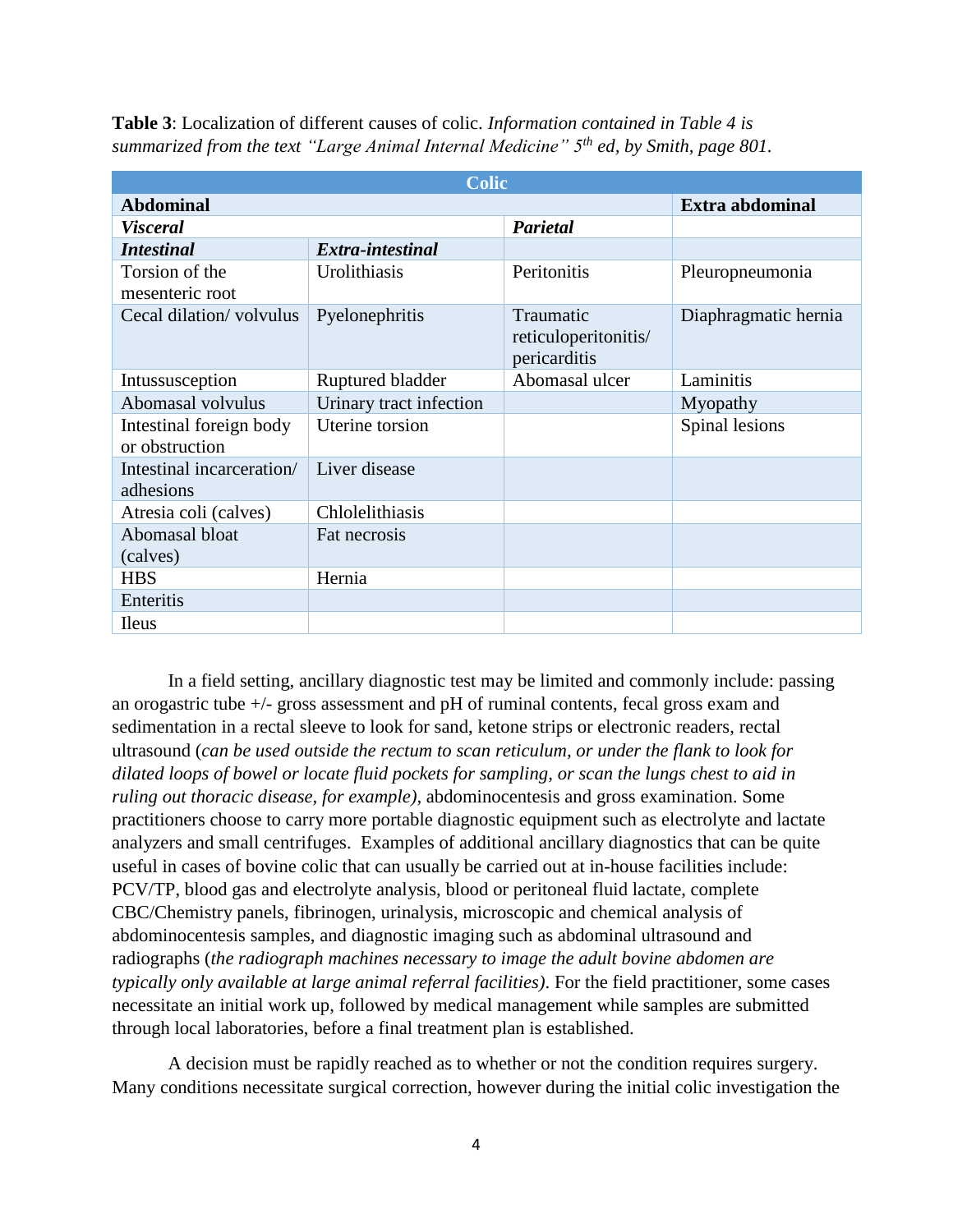exact cause of the abdominal pain may not be known. For cases where the exact cause has not yet been elucidated, the following findings suggest a surgical condition is likely, and laparotomy should be considered: severe active signs of colic, rapid deterioration of vital parameters, pings consistent with torsion or volvulus (cecal, abomasal, intestinal, mesenteric root) or other distended bowel on rectal exam, peritoneal fluid consistent with devitalized bowel, or lack of feces. <sup>1</sup> **Table 4** provides a list of conditions that necessitate surgical vs medical or combination management.

| <b>Table 4:</b> Medical vs surgical management in cases of bovine colic. <i>Information summarized</i> |  |
|--------------------------------------------------------------------------------------------------------|--|
| from the text, "Large Animal Internal Medicine" $5th$ ed, by Smith, page 803.                          |  |

| <b>Acute Abdomen</b>                    |                                                               |                                                                          |                                                      |  |  |  |
|-----------------------------------------|---------------------------------------------------------------|--------------------------------------------------------------------------|------------------------------------------------------|--|--|--|
| <b>Surgical Emergency</b>               | <b>Medical Treatment</b><br><b>Suitable before</b><br>surgery | <b>Surgical Treatment</b><br><b>May or May Not be</b><br>necessary after | <b>Medical treatment</b><br>(surgery<br>unnecessary) |  |  |  |
|                                         |                                                               | <b>Medical</b><br><b>Management</b>                                      |                                                      |  |  |  |
| Abomasal volvulus                       | Intestinal foreign<br>body                                    | Traumatic reticulitis                                                    | Paralytic ileus                                      |  |  |  |
| Abomasal bloat<br>(calves)              | Intussusception                                               | Cecal dilation                                                           | Enteritis/<br>enterotoxemia                          |  |  |  |
| Torsion of the<br>mesenteric root       | Atresia coli (calves)                                         | Abomasal ulcer                                                           | Pyelonephritis                                       |  |  |  |
| Intestinal volvulus or<br>incarceration | Hernia                                                        | Hemorrhagic bowel<br>syndrome                                            | Urinary tract<br>infection                           |  |  |  |
| Cecal volvulus/<br>torsion              | Urolithiasis                                                  | Peritonitis                                                              | Liver disease                                        |  |  |  |
|                                         | Ruptured bladder                                              | Fat necrosis                                                             | Cholelithiasis                                       |  |  |  |
|                                         | Uterine torsion                                               | Reticulopericarditis                                                     | Pleuropnemonia                                       |  |  |  |

The thorough physical exam often provides sufficient information to make an initial problem list. In the case of an acute abdomen, initial therapy is often started based on the current problem list, and further diagnostics may be carried out thereafter.

In unclear cases that do not appear to necessitate immediate surgical intervention, general medical management can be attempted and the case re-evaluated. Such management typically involves therapy directed at known problems, but not necessarily a known underlying cause. Common medical interventions include fluid therapy, pain management, antimicrobial therapy if translocation of GI bacteria is suspected, and possibly laxatives or motility modifiers. These treatments are discussed further below.

Fluid therapy with crystalloid fluids is often indicated to hydrate the GI tract, replace fluid losses and improve circulation. In a field setting, prolonged or high volume IV fluid administration is not always feasible. Volume deficits are often treated with hypertonic saline (0.9% NaCl) followed by oral fluid administration. The typical dose for hypertonic saline is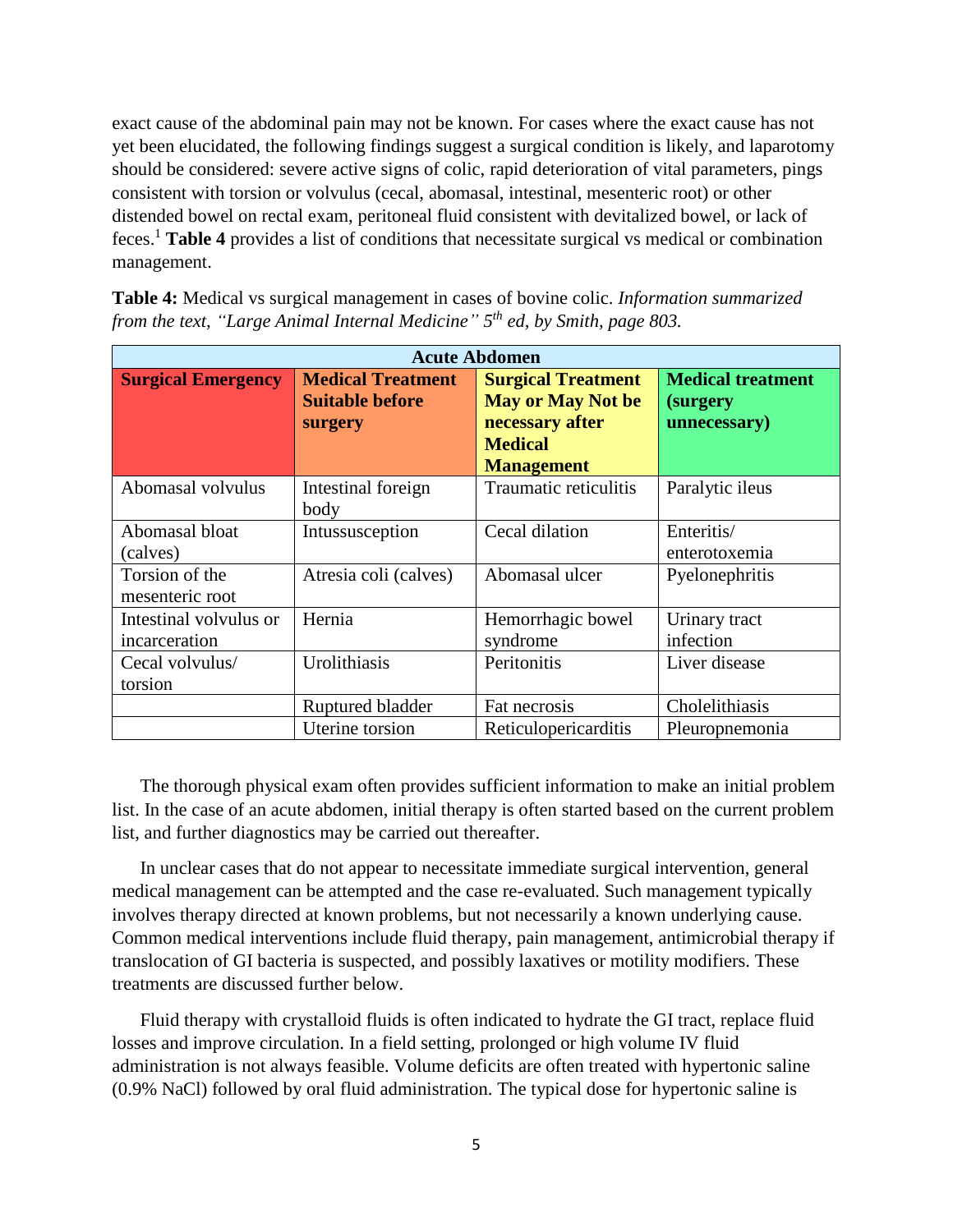approximately 4mL/kg administered over approximately 10 minutes. A 500kg cow would thus be dosed with 2L hypertonic saline. Drinking water should be made immediately available after administration of hypertonic saline. When the animal does not drink, oral fluids (approx. 10gal per large adult bovine if rumen fill permits) should be administered via orogastric intubation or crystalloids can be administered IV at a rate of up to 40-80mL per hour (although of approximately 20mL/kg/hr is likely the maximum achievable rate through an IV catheter). Estimation of fluid deficits in adult cattle are complicated by changes in weight and rumen fill, and most research into correlation of clinical signs of dehydration with volume deficits has been done in neonatal calves. A very rough estimate of fluid deficit in cattle is often estimated in liters by applying the estimated percent dehydration to the animal weight in kg. For example, a 500kg cow that appears 10% dehydrated would have an estimated fluid deficit of 50L. If fluid therapy is to be ongoing, daily maintenance and ongoing losses should also be considered in the daily fluid therapy plan. It is likely more important to provide initial fluid therapy based on a rough estimate of requirements followed by reassessing clinical signs and provision of changes in fluid therapy relative to these clinical signs than it is to attempt to precisely calculate fluid deficits.

Sodium replete fluids provide volume resuscitation. Additional electrolytes are often needed during fluid therapy. When possible, electrolyte therapy should be based on blood values. Such results are not always immediately available to the field practitioner. Adult cattle with GI disease commonly have a hypochloremic, hypokalemic metabolic alkalosis. However, when disease progresses and perfusion is compromised, cattle may become acidotic from lactate production. Severe hypochloremia may result from an abomasal outflow obstruction (functional or mechanical); hypochloremia (<79mEq/L), regardless of the cause, was associated with poor short term outcome in one study.<sup>2</sup> Clinical signs, signalment and treatment history may provide additional clues about potential electrolyte abnormalities. Recent treatment with dextrose or steroids with mineralocorticoid action (ex: isoflupredone), or anorexia all may result in hypokalemia. When large volumes of potassium are deemed necessary, the oral route is likely be better suited for administration, especially in a field setting. Ideal oral dosages of potassium are note well described for adult cattle; some clinicians use approximately 200-250g per adult cow. Intravenous potassium administration rates should be kept below 0.5mEq/kg/hour to avoid potentially fatal cardiac arrhythmias. Lactating animals, especially those in early lactation, may be hypocalcemic. Calcium is important for GI motility; even without other signs of milk fever hypocalcemia can contribute to poor GI motility because smooth muscle contraction depends on calcium. Calcium can be administered slowly in IV solutions, subcutaneously if perfusion is deemed to be adequate, or orally for slower release. For these reasons, initial electrolyte therapy for cases of bovine colic due to GI disease, should include Na, Cl, K and Ca. More details about electrolyte administration in cattle are summarized in the 2014 Vet Clinics of North America review, "Fluid and Electrolyte Therapy".

Pain management is also an important part of empiric treatment of bovine colic. Pain itself can decrease GI motility; GI pain increases sympathetic tone which inhibit GI motility. Inflammation also decreases GI motility (peritonitis or GI inflammation). Inflammatory mediators released systemically impairs cardiovascular function and thus also contribute to decreased GI motility. The use of NSAIDs is thus very reasonable choice for the acute bovine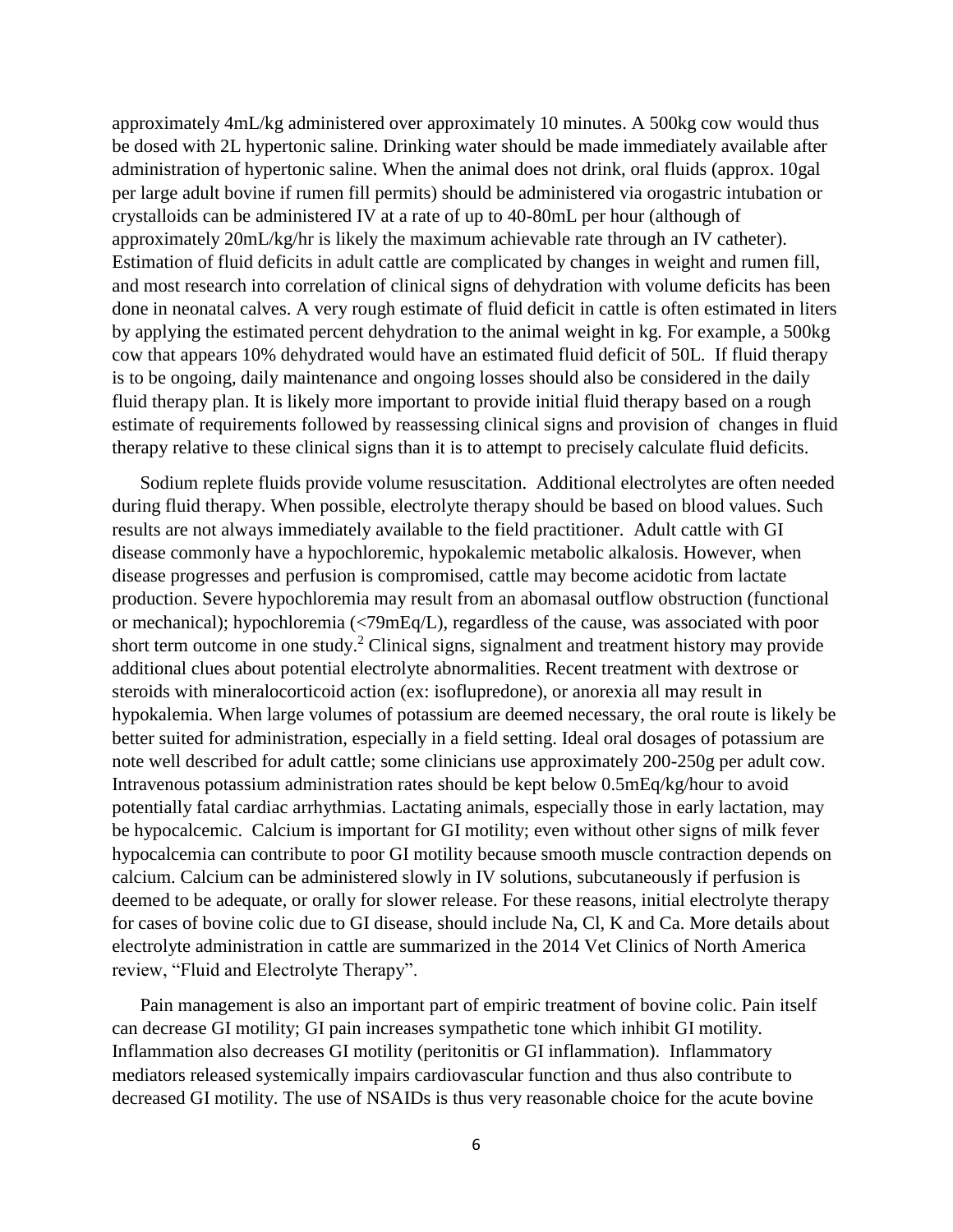abdomen. There is some evidence to support the use of flunixin for treatment of visceral pain in cattle. <sup>3</sup> The use of alpha-2 agonist sedatives such as xylazine or detomidine may also provide short term pain management in cases of bovine colic. These drugs should be used with caution in the colicky bovine because animals may go down, which is potentially very problematic during standing surgery. Detomidine is anecdotally reported to result in standing sedation with less risk of recumbency than xylazine. The hemodynamic consequences of either drug should be considered, particularly in patients with signs of hypovolemic or endotoxic shock. Additionally, the use of alpha-2 agonists may mask surgical pain in cattle, and slow GI motility. <sup>1</sup> Opioid such as morphine or butorphanol use can be considered for cases that require additional pain management or for those where NSAID use may be contraindicated. Although these drugs are used clinically for the treatment of abdominal pain in cattle, there is little data describing their use for this purpose. Remember that of the drugs listed in this section, only flunixin is approved for use in cattle, so AMDUCA guidelines must be followed during extra label drug use and appropriate steps taken to avoid drug residues.

If bacterial translocation for the GI tract is suspected, such as in cases of mechanical or functional obstruction, inflammation, or other damage to the wall of the GI tract, treatment with antibiotics is warranted. Ideally, a culture and sensitivity should be obtained when a septic site is accessible for sample (ex: peritoneal fluid or blood cultures). Until such results are available, broad spectrum antibiotics are reasonable and ELDU rules should be followed as set by AMDUCA with appropriate steps taken to avoid a drug residues.

Laxatives, also rumen alkalinizers, such as magnesium hydroxide can be used in GI cases that require forestomach or abomasal alkalinization. The routine use of these products for all cases of bovine colic is discouraged because the use of these products is associated with rumen alkalosis, decreased potassium absorption, decreased ruminal microbial activity and possible sedation from hypermagnesemia.<sup>4,5</sup>

When cases of colic are associated with ileus, motility modifiers may be pursued. Treatment of the underlying cause, and all electrolyte abnormalities, as well as providing adequate pain management will help eliminate these factors as contributors to ileus. Reviews of specific modifiers of motility in cattle are available.<sup>6,7</sup> It should be noted that no prokinetic is reported to directly increase rumen motility.<sup>1</sup> Transfaunation of the rumen with rumen juice may help repopulate rumen microflora and hasten the return of normal rumen function when prolonged anorexia or indigestion has decreased normal rumen function.

The treatment plan, whether medical or surgical, is not always straight forward and specific implications of our intervention to production need to be considered. The time-frame associated with surgical healing and drug withdrawal must be considered for an animal's intended use. For example, large volumes of lidocaine may be necessary for a laparotomy on an adult bovine and large volumes (up to 100mL) of lidocaine given as local infiltration are associated with a 4d meat, and 72hr milk withdrawal interval recommendation according to FARAD. Typically, flunixin is administered IV at the time of surgery, and this is associated with a label 4d meat and 36hr milk withdrawal time (although a longer withdrawal recommendation may be prudent<sup>8</sup>). Additionally, sutures from a laparotomy site can typically be removed between 14-21 days post